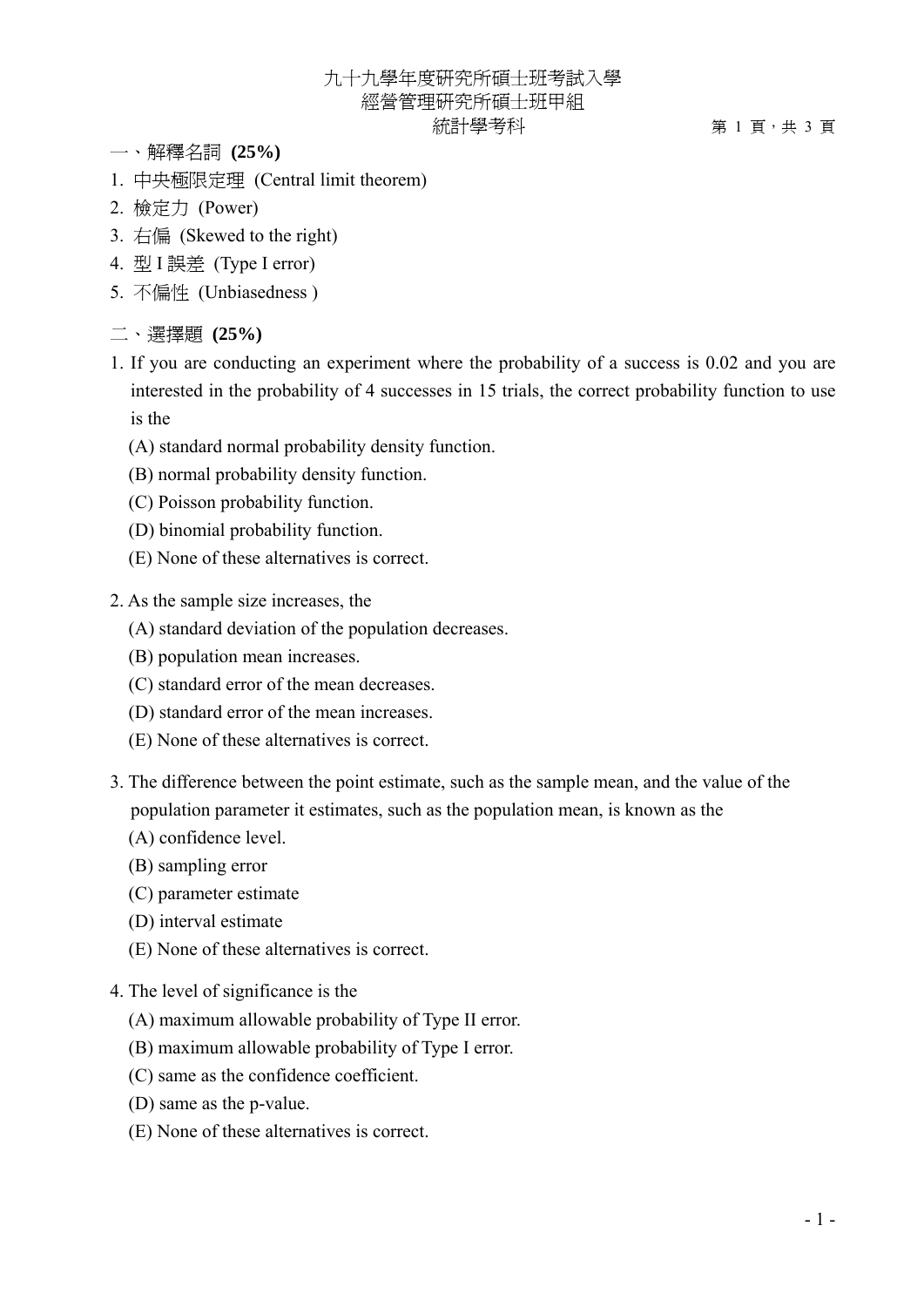## 九十九學年度研究所碩士班考試入學 經營管理研究所碩士班甲組 統計學考科 第 2 頁,共 3 頁

- 5. Which of the following statements is a required hypothesis for developing an interval estimate of the difference between two sample means when the samples are small?
- (A)  $s_1^2 = s_2^2$ 
	- (B)  $\sigma_1^2 = \sigma_2^2$
	- (C) Dependent random samples are selected from the two populations.
	- (D) The means of the two populations must be positive.
	- (E) All of these alternatives are required assumptions.

三、計算題 **(50%)** 

- 1. 宜大民調中心針對某項民生議題進行民意調查,結果估得該議題民眾贊成比例的 95%信 頼區間爲(0.24,0.36),問宜大民調中心此次所使用的樣本數至少取多少個? (10分)
- 2. 蘭陽公司欲瞭解其甲、乙兩條生產線之產品含雜質的變異性,分別自生產線中抽查 8 批 與 10 批產品,得到雜質率之樣本標進差為 0.4744 與 0.2739。現假定雜質率的分配呈常 態,則在顯著水準 0.05 之下,請檢定生產線甲的產品雜質率變異數是否明顯高過於生產 線乙至少 1.5 倍? (10 分)
- 3. 宜大民調中心受某大學的委託,瞭解不同學院之住宿同學對於住宿品質的滿意比例是否 相同,因此由甲、乙、丙、丁四個學院的住宿同學中各隨機抽取 50 人、50 人、100 人、 100 人詢問之,結果分別有 30 人、40 人、60 人、80 人表示滿意,試問在顯著水進 0.05 下,該校四個學院之住宿同學的住宿滿意比例是否相同? (10 分)
- 4. 設估計蘭陽公司的銷售額 Y (單位:萬元)對廣告費用 X(單位:萬元)的線性迴歸模式為  $\hat{\mathsf{y}} = \hat{\mathsf{b}}_0 + \hat{\mathsf{b}}_1$ x;請考慮下列個別情況下,推導出所估計之新參數與原估計參數間的關係。 (1) 若將 Y 值單位改成十萬元時。 (2) 若同時將 Y 與 X 值單位改成千元時。 (10 分)
- 5. 宜大語言中心宣稱某項語言測驗及格比例(P)是低於七成; 現有 40 位同學參加該項測 驗,令 X 表示及格的人數,且統計假設為  $\overline{a}$ ⎨  $\sqrt{ }$  $\lt$ ≥  $H_1$ : P < 0.70  $H_0$ :  $P \ge 0.70$ 1  $\frac{0.1 \leq 0.70}{\Sigma}$ , 又已知拒絕域爲 R:X < 25, 則當 P 為 0.575 時,在該拒絕域之下會產生型 II 誤差的機率為何? (10 分)